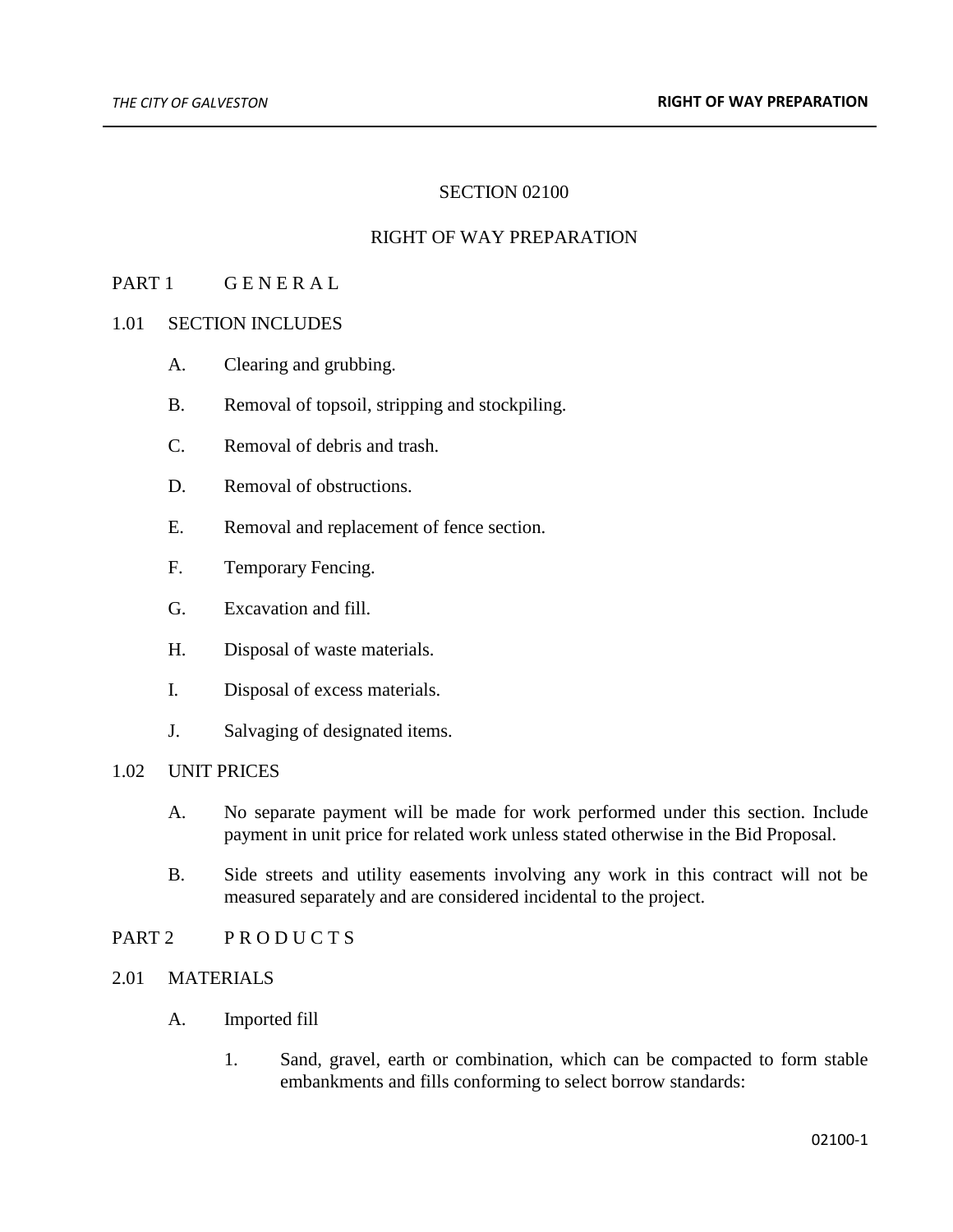- a. Liquid limit: 45 maximum, ASTM D 4318.
- b. Plasticity index: 12 minimum, 20 maximum, ASTM D 4318.
- c. Free from trash, vegetation, organic matter, large stones, hard lumps of earth and frozen, corrosive or perishable material.
- d. Well broken up, free of clods of hard earth, rocks, and stones greater than 2-inch dimension.

## PART 3 EXECUTION

#### 3.01 PRESERVATION OF STAKING

- A. Use caution to preserve survey staking, monuments and property corners.
- B. Employ a Registered Public Surveyor to reset any missing, disturbed, or damaged monumentation.

#### 3.02 SITE CLEARING

- A. Protect trees and shrubs designated to remain in accordance with Section 01535 Tree and Plant Protection.
- B. Protect utilities to remain free from damage.
- C. To minimize the inconvenience to the public and to maintain better quality control, the total of all demolition, construction and testing activities cannot exceed 2-lanes in one direction (includes parking lane) for a total length of one-thousand (1,000) linear feet or three City Blocks in length, whichever is less.
- D. Topsoil Removal:
	- 1. Remove grass from areas before stripping.
	- 2. Topsoil is defined as surface soil found of depth of not less than 4 inches.
	- 3. Strip topsoil to depths encountered.
	- 4. Perform stripping in a manner to prevent intermingling of topsoil with underlying sterile subsoil and remove objectionable materials, including clay lumps, stones over 2 inches in diameter, weeds, roots, leave and debris.
	- 5. Where trees are designated by Owner to be left standing, stop topsoil stripping at extreme limits of tree drip line to prevent damage to main root system.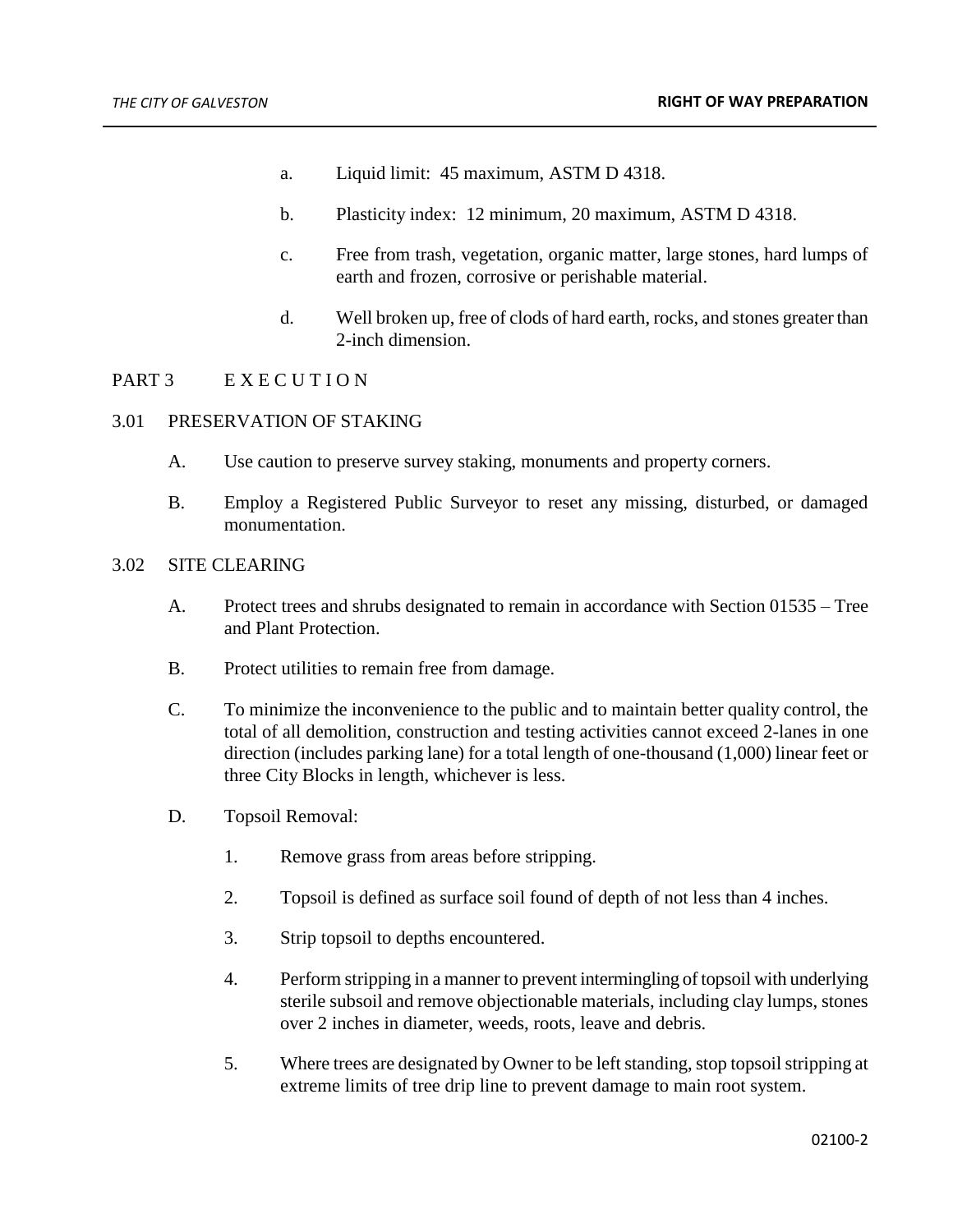- 6. Construct storage piles to freely drain surface water.
- 7. Cover storage piles, if required, to prevent wind-blown dust.
- 8. At completion, transport topsoil from stockpiles to work site for spreading and final fine grading.
- E. Clearing and Grubbing.
	- 1. Clear project site of trees, shrubs, and other vegetation, except for those designated by Owner to be left standing.
	- 2. Completely remove stumps, roots, and other debris protruding through ground surface.
	- 3. Use only hand methods for grubbing inside drip line of trees.
	- 4. Fill depressions caused by clearing and grubbing operations with satisfactory soil material, unless further excavation or earthwork is indicated.
	- 5. Place fill material in horizontal layers not exceeding 6 inches loose depth and thoroughly compact to density equal to adjacent original ground.
	- 6. On areas required for roadway, channel, or structural excavation, remove stumps and roots to depth of 2 feet below lower elevation of excavation.
	- 7. On areas required for embankment construction, remove stumps and roots to depth of 2 feet below ground surface.
	- 8. Blade entire area to prevent ponding of water and to provide drainage, except in areas to be immediately excavated.
	- 9. Trees and stumps may be cut off as close to natural ground as practicable on areas which are to be covered by at least 3 feet of embankment.
	- 10. Complete operations by bulldozing, blading, and grading so that prepared area is free of holes, unplanned ditches, abrupt changes in elevations and irregular contours, and preserve drainage of area.

## 3.03 UNSUITABLE MATERIAL

- A. Undercut and replace material which Owner's Representative designates as unsuitable for subsequent construction.
- B. Material used to replace unsuitable material shall be suitable material from site excavation or "Imported Fill" specified in this section.